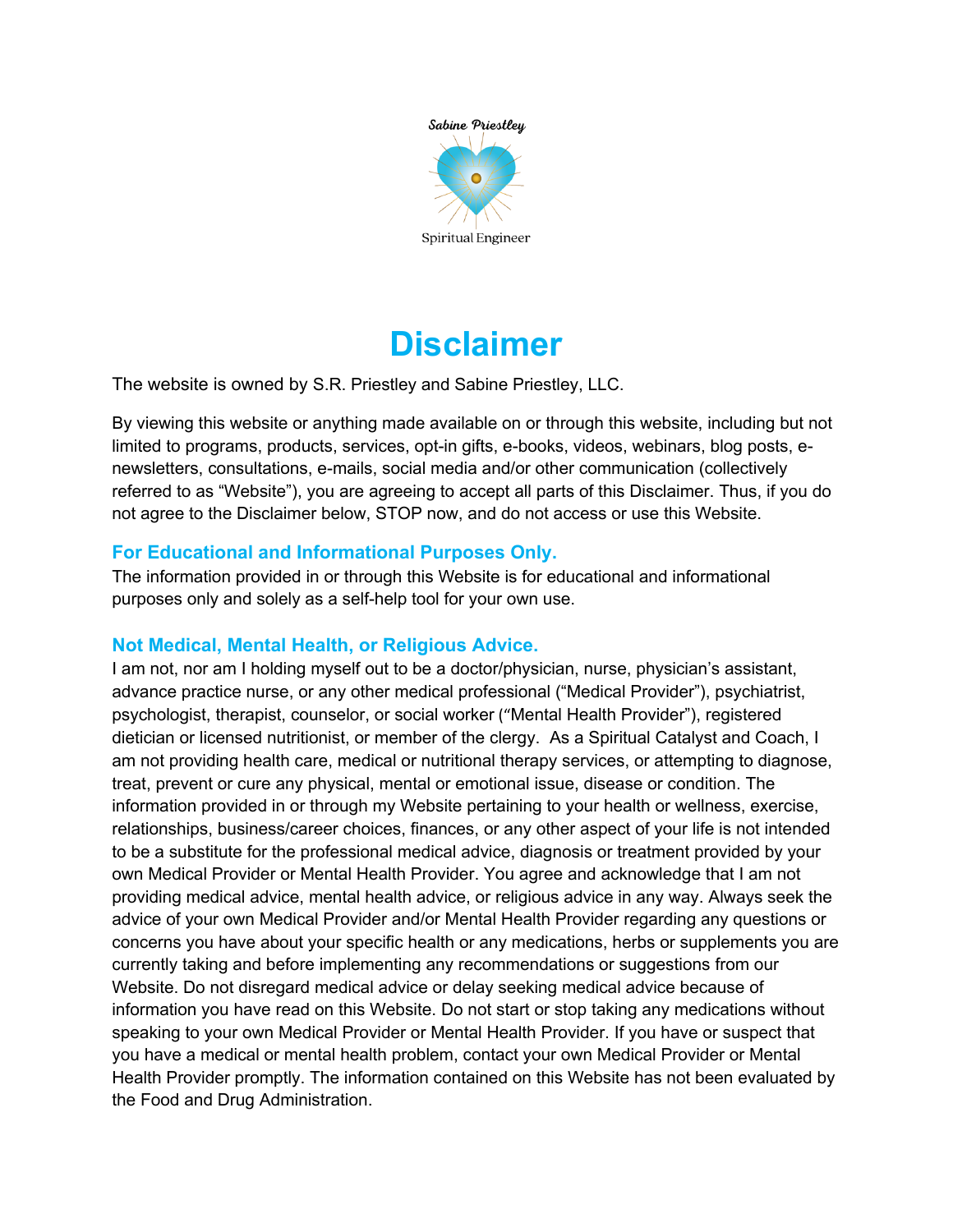#### **Not Legal or Financial Advice.**

I am not an attorney, accountant or financial advisor, nor am I holding myself out to be. The information contained in this Website is not intended to be a substitute for legal or financial advice that can be provided by your own attorney, accountant, and/or financial advisor. Although care has been taken in preparing the information provided to you, I cannot be held responsible for any errors or omissions, and I accept no liability whatsoever for any loss or damage you may incur. Always seek financial and/or legal counsel relating to your specific circumstances as needed for any and all questions and concerns you now have, or may have in the future. You agree that the information on our Website is not legal or financial advice.

#### **Personal Responsibility.**

You aim to accurately represent the information provided to us on or through our Website. You acknowledge that you are participating voluntarily in using our Website and that you are solely and personally responsible for your choices, actions and results, now and in the future. You accept full responsibility for the consequences of your use, or non-use, of any information provided on or through this Website, and you agree to use your own judgment and due diligence before implementing any idea, suggestion or recommendation from my Website to your life, family or business.

#### **No Guarantees.**

My role is to support and assist you in reaching your own goals, but your success depends primarily on your own effort, motivation, commitment and follow-through. I cannot predict and I do not guarantee that you will attain a particular result, and you accept and understand that results differ for each individual. Each individual's results depend on his or her unique background, dedication, desire, motivation, actions, and numerous other factors. You fully agree that there are no guarantees as to the specific outcome or results you can expect from using the information you receive on or through this Website.

## **Earnings Disclaimer.**

Any earnings or income statements or examples shown through our Website are only estimates of what might be possible now or in the future. There can be no assurance as to any particular financial outcome based on the use of our Website. You agree that I am not responsible for your earnings, the success or failure of your personal or business decisions, the increase or decrease of your finances or income level, or any other result of any kind that you may have as a result of information presented to you through our Website. You are solely responsible for your results.

## **Testimonials.**

I present real world experiences, testimonials, and insights about other people's experiences with my Website for purposes of illustration only. The testimonials, examples, and photos used are of actual clients and results they personally achieved, or they are comments from individuals who can speak to my character and/or the quality of my work. They are not intended to represent or guarantee that current or future clients will achieve the same or similar results; rather, these testimonials represent what is possible for illustrative purposes only.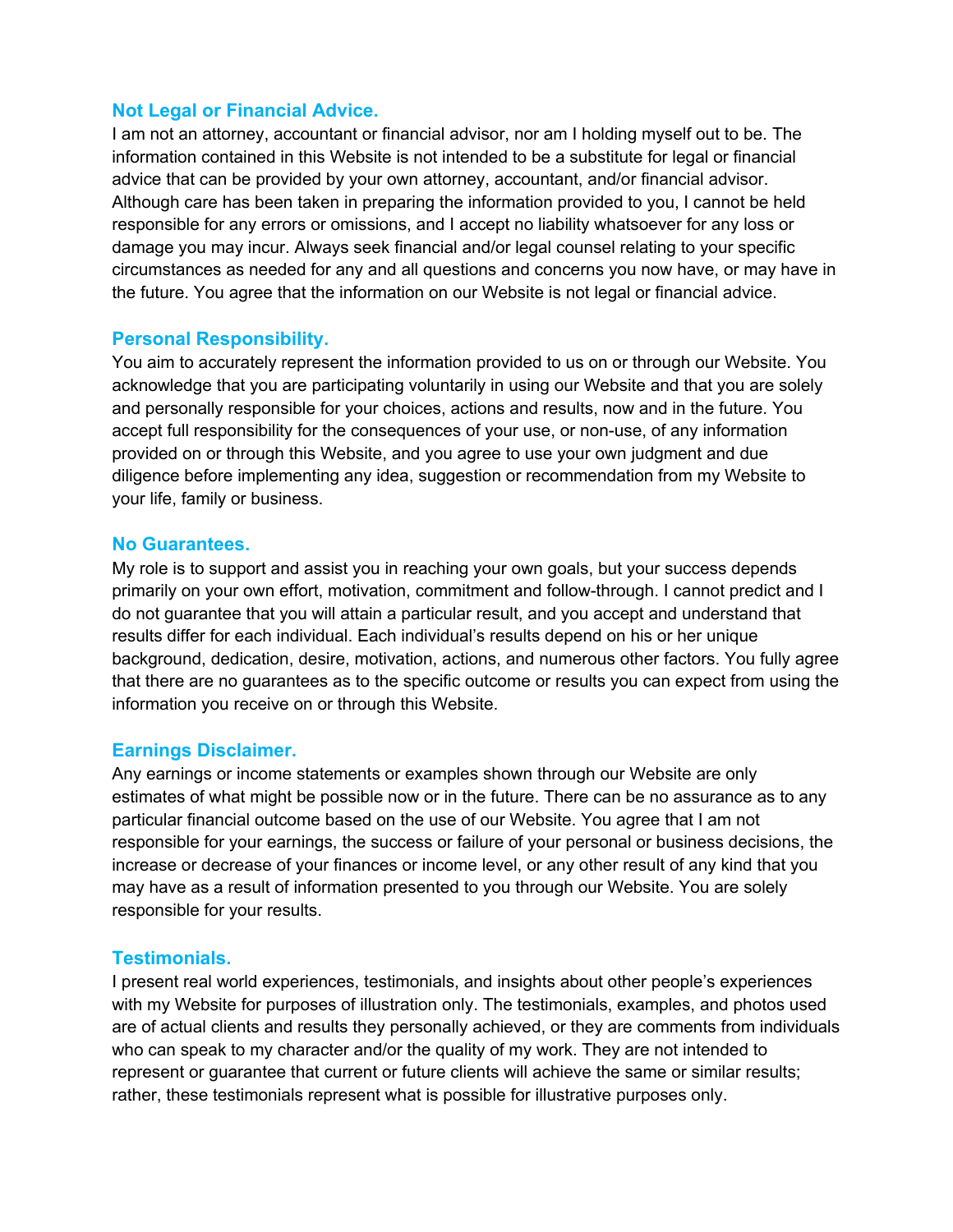## **Assumption of Risk.**

As with all situations, there are sometimes unknown individual risks and circumstances that can arise during use of my Website that cannot be foreseen that can influence or reduce results. You understand that any mention of any suggestion or recommendation on or through my Website is to be taken at your own risk, with no liability on my part, recognizing that there is a rare chance that illness, injury or even death could result, and you agree to assume all risks.

#### **Limitation of Liability.**

By using this Website, you agree to absolve me of any liability or loss that you or any other person may incur from use of the information, products or materials that you request or receive through or on my Website. You agree that I will not be liable to you, or to any other individual, company or entity, for any type of damages, including direct, indirect, special, incidental, equitable or consequential loss or damages, for use of or reliance on my Website. You agree that I do not assume liability for accidents, delays, injuries, harm, loss, damage, death, lost profits, personal or business interruptions, misapplication of information, physical or mental disease or condition or issue, or any other type of loss or damage due to any act or default by me or anyone acting as our agent, consultant, affiliate, joint venture partner, employee, shareholder, director, staff, team member, or anyone otherwise affiliated with my business or me, who is engaged in delivering content on or through this Website.

#### **Indemnification and Release of Claims.**

You hereby fully and completely hold harmless, indemnify and release me and any of my agents, consultants, affiliates, joint venture partners, employees, shareholders, directors, staff, team members, or anyone otherwise affiliated with my business or me from any and all causes of action, allegations, suits, claims, damages, or demands whatsoever, in law or equity, that may arise in the past, present or future that is in any way related to my Website.

#### **No Warranties.**

I MAKE NO WARRANTIES RELATED TO THE PERFORMANCE OR OPERATION OF MY WEBSITE. I MAKE NO REPRESENTATIONS OR WARRANTIES OF ANY KIND, EXPRESS OR IMPLIED, AS TO THE INFORMATION, CONTENT, MATERIALS, PROGRAMS, PRODUCTS OR SERVICES INCLUDED ON OR THROUGH THE WEBSITE. TO THE FULL EXTENT PERMISSIBLE BY APPLICABLE LAW, I DISCLAIM ALL WARRANTIES, EXPRESS OR IMPLIED, INCLUDING IMPLIED WARRANTIES OF MERCHANTABILITY AND FITNESS FOR A PARTICULAR PURPOSE.

## **Errors and Omissions.**

Although every effort is made to ensure the accuracy of information shared on or through this Website, the information may inadvertently contain inaccuracies or typographical errors. You agree that I am not responsible for the views, opinions, or accuracy of facts referenced on or through my Website, or of those of any other individual or company affiliated with my business or me in any way. Because scientific, technology and business practices are constantly evolving, you agree that I am not responsible for the accuracy of my Website, or for any errors or omissions that may occur.

## **No Endorsement.**